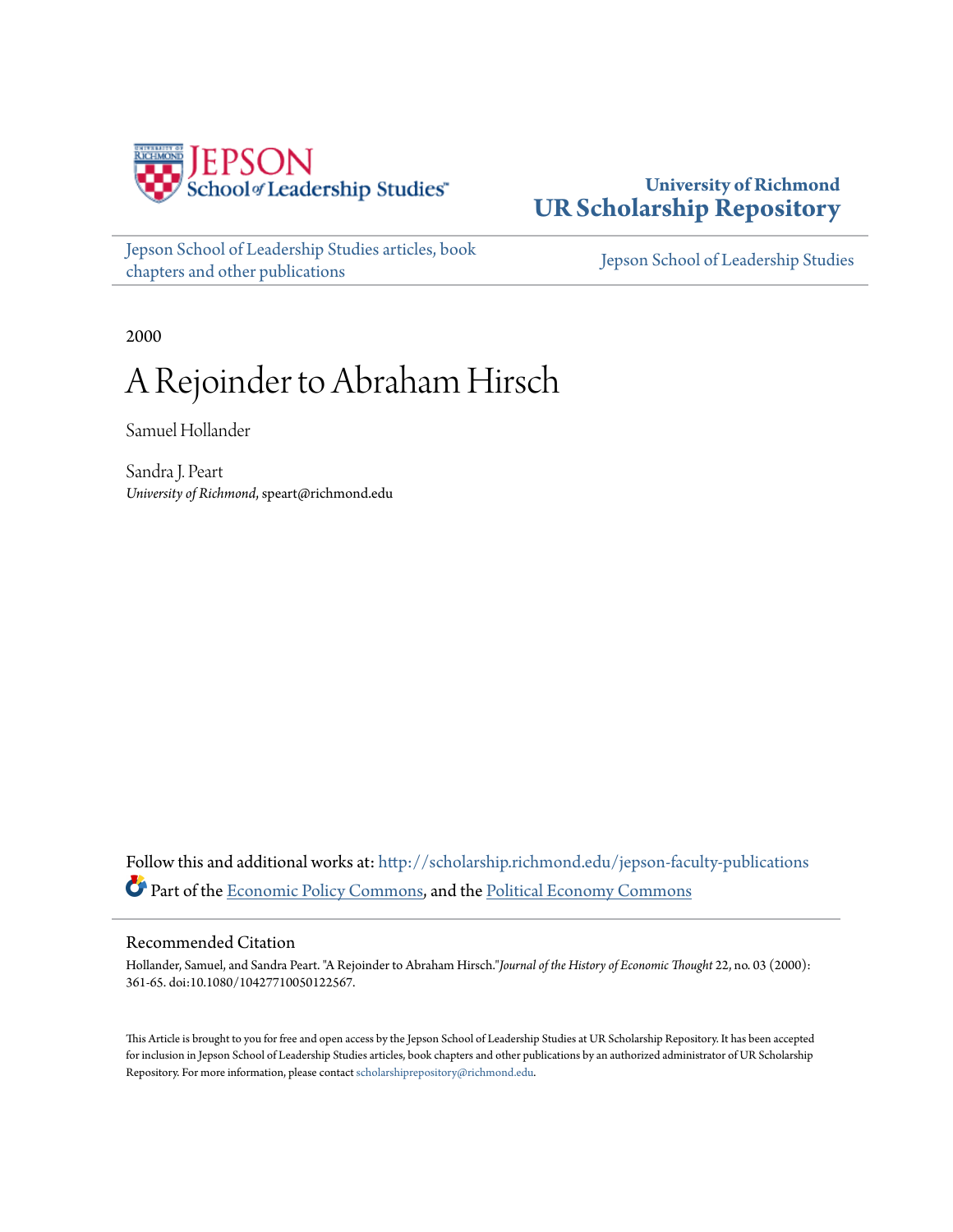*Journal of the History of Economic Thought, Volume 22, Number 3, 2000*



## A REJOINDER TO ABRAHAM HIRSCH

BY

### SAMUEL HOLLANDER AND SANDRA PEART

The dispute between Hollander and Peart, and Hirsch, turns on the nature and role of verification in Mill's perception of the appropriate method for Political Economy. Professor Hirsch maintains against us that, for Mill, the models constructed by political economists are insulated from verification. His case is based on two counterclaims. First, that when Mill writes of "verification" in Book III of the *Logic*, he has in mind a procedure differing from that appropriate for Political Economy, which allows only "indirect verification" (outlined in Book VI). Hirsch finds that Hollander and Peart confuse the two. Secondly, since the contexts of our case studies often relate to policy formulation, Hirsch finds our elucidations of an appeal to experience of a more basic order to be unconvincing.

Not surprisingly in the light of Mill's varied and active interests in policy formation, when Mill engages in specific "verification" exercises, he often does so in the context of policy applications. This does not imply, however, that verification *only* occurs in the context of policy analysis. Our purpose has been to demonstrate: (i) that verification plays a more significant role in Mill's methodological recommendations than has been allowed; and (ii) that he himself engaged in substantive and hitherto unrecognized *theory revision* as a result of such a process. We also remain convinced that Mill takes seriously the challenge of verifying what Professor Hirsch refers to as the more "basic science" and what we chose to call the axiomatic framework of the science.

Let us first establish the essential fact that *both* in Book III *and* in Book VI, Mill insists on the applicability of the deductive method to *all* scientific endeavors entailing multiple cause relationships. Chapter 11 of Book III, entitled "The Deductive Method," makes it clear that the method pertains to physical *and* social, inexact *and* exact, sciences:

Thus, if the subject be social or historical phenomena, the premises of the Deductive Method must be the laws of the causes which determine that class of phenomena; and those causes are human actions, together with the general outward circumstances under the influence of which mankind are placed, and which constitute man's position on the earth. The Deductive Method, applied to social phenomena, must begin, therefore, by investigating, or must suppose to have been already investigated, the laws of human action, and those

LATAPSES, Université de Nice-Sophia Antipolis/CNRS, France, and Baldwin-Wallace College, Berea, OH, respectively.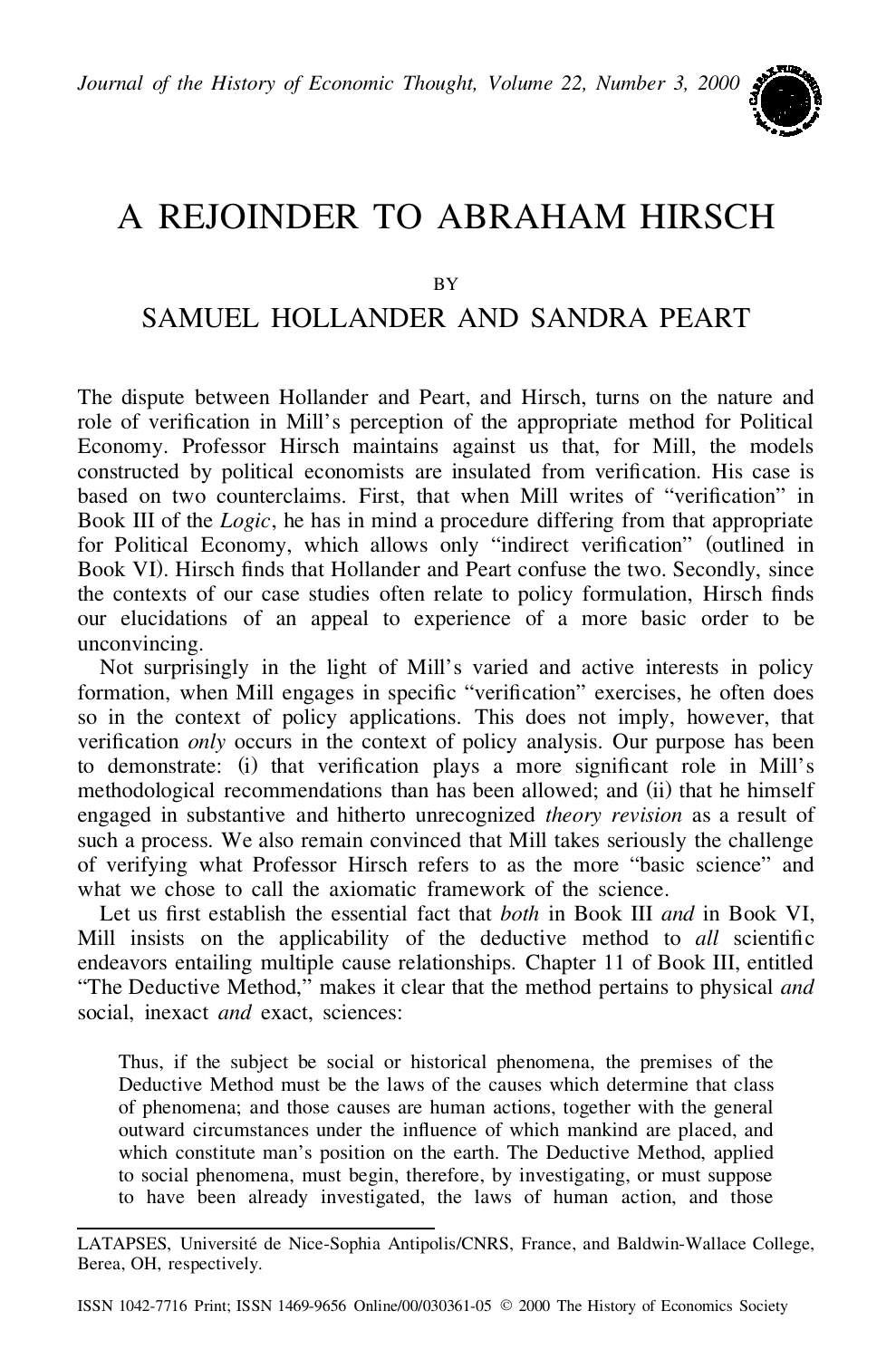#### 362 JOURNAL OF THE HISTORY OF ECONOMIC THOUGHT

properties of outward things by which the actions of human beings in society are determined (1843/1973–74, p. 454).

When Mill turns in Book VI to the Moral Sciences, he reiterates that the methods appropriate in these scientific endeavors had already been elucidated in Book III:

In substance, whatever can be done in a work like this for the Logic of the Moral Sciences, has been or ought to have been accomplished in the five preceding Books; to which the present can be only a kind of supplement or appendix, since the methods of investigation applicable to moral and social science must have been already described, if I have succeeded in enumerating and characterizing those of science in general (p. 835).

Mill does indeed insist, as Professor Hirsch recognizes, that the process of "Verification" requires modification in Moral and Social Sciences. But what does this imply? Mill bases his case for a specialist science of Political Economy on the *pragmatic* grounds that economic transactions are, for the most part, motivated by the self-interest axiom (p. 901), which circumstance permits some reduction of the complexity of the causal framework. But confidence that the scientist may proceed as a "first approximation" on this basis does *not* constitute a claim that verification of economic theory is unnecessary or impossible. On the contrary, Mill remarks that "Verification by Specific Experience" is an "indispensable element in all deductive sciences" (p. 907). The difficulties of verification to which he now proceeds reflect the problem that rarely, if ever, do we observe repetitions of the exact set of causal relations in operation all at once, thus precluding the derivation of "empirical laws." But there does remain Indirect Verification of economic theory, represented by Mill as an *essential* ingredient of the method of Political Economy. It is wrong to suppose that he accords economic theory a heightened sense of certainty *or* allows only an insubstantial role (or none at all) for its verification. We shall return to this fundamental issue after considering some of the specifics of Hirsch's case. Professor Hirsch writes that he:

Find[s] little evidence for the argument that "Mill allowed for the alteration of the basic model in consequence of the procedure of verification—testing against specific experience: its 'improvement,' 'correction,' 'completion,' 'extension' " (Hollander 1985, p. 120), giving the impression that Mill took this to be an everyday occurrence that goes on routinely and continuously over time. As I see it, what Mill says about testing hypotheses designed to deal with policy questions Hollander and Peart take to apply to the testing of the basic model of economic science (Hirsch 2000, pp. 355–56).

Now whether "verification" goes on "routinely and continuously over time" is not, of course, the fundamental issue. The fundamental issue is whether Mill allowed *at all* for model improvement resulting from a verification exercise, since it is the major premise of the secondary literature that he did not. By introducing the business of "everyday occurrence" Hirsch leaves himself an escape hatch—testing *might* conceivably generate model improvement but it would be highly unusual. Throughout his section 4—as in his 1992 article—we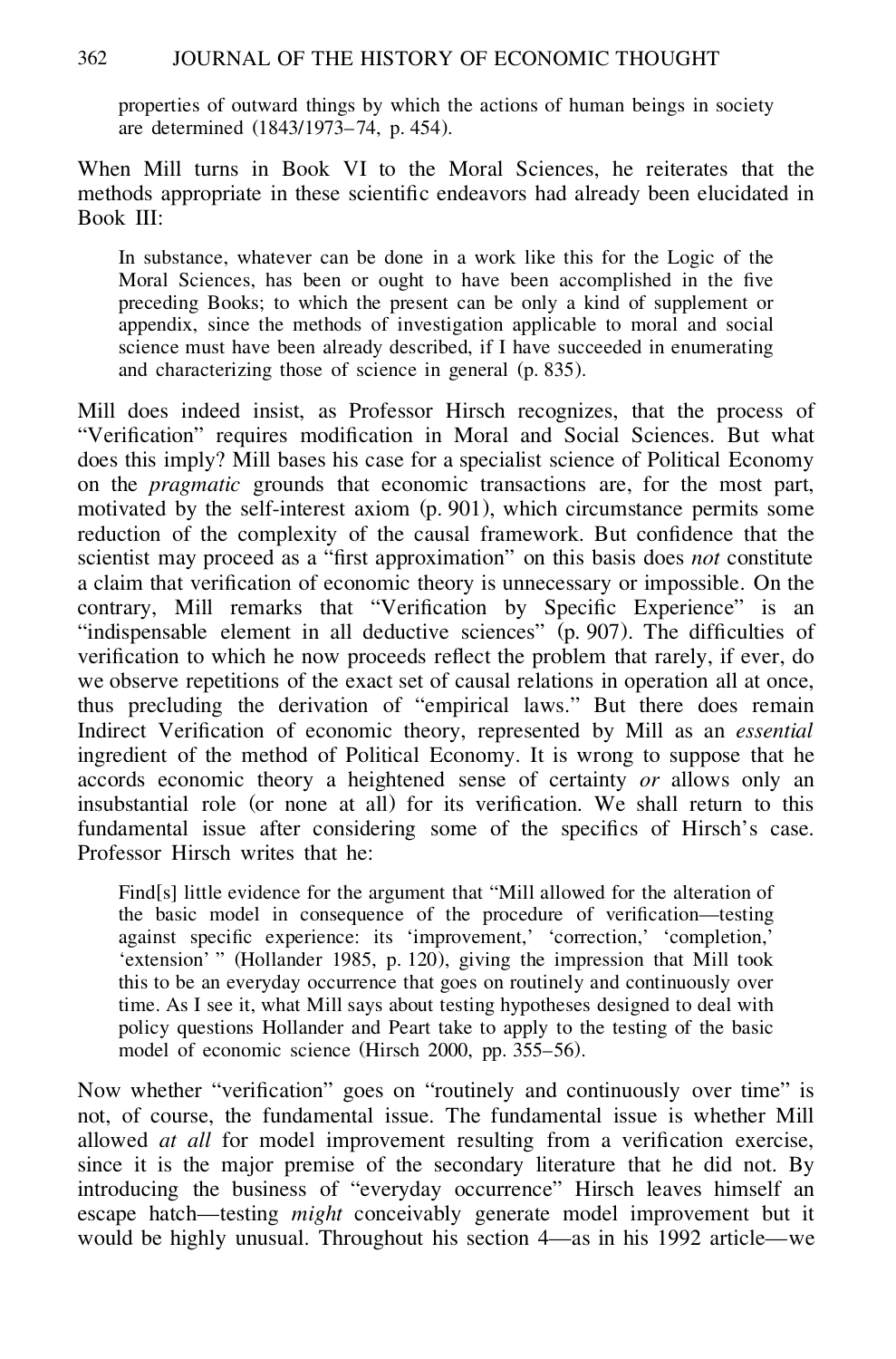encounter references to the difficulty, but not impossibility, of model improvement via verification<sup>.</sup>

It is conceivable, as Mill suggests in the *Essay*, that the economist comes to the conclusion that the disturbing causes, particularly if they relate to the economic motive, are important enough to be incorporated into the general model of the science. But to do this intelligently the economist would have to wait for a great deal of additional evidence since unless this deviation is found in many other instances it would be inappropriate to make even a relatively small change (p. 355).

Of course, it is conceivable that the conclusion that the basic model of economic science falls short could result from a verification process after a lot of tests of policy hypotheses had been performed over a long period of time and covering a very large number of different types of application, though the likelihood of this happening seems very small (p. 355).

Hirsch, after all, thus goes a long away in our direction on a matter of principle. Unfortunately, having made the concession he forgets about it entirely: "Mill may have moved more or less from the *a priori* in different places, but for economics he moved only to the extent of allowing for disturbing causes" (p. 358; also p. 357). Model improvement, for Mill, is not conceivable!

As to whether or not Mill envisaged the testing process as an "everyday occurrence," we find it convenient to let him speak—very briefly—for himself regarding the heavy and continuous responsibility of the "speculative thinker" in this regard:

His knowledge must at least enable him to explain and account for what *is*, or he is an insufficient judge of what ought to be. If a political economist, for instance, finds himself puzzled by any recent or present commercial phenomena; if there is any mystery to him in the late or present state of the productive industry of the country, which his knowledge of principle does not enable him to unriddle; he may be sure that something is wanting to render his system of opinions a safe guide in existing circumstances. Either some of the facts which influence the situation of the country and the course of events are not known to him; or, knowing them, he knows not what ought to be their effects. In the latter case his system is imperfect even as an abstract system; it does not enable him to trace correctly all the consequences even of assumed premises (1836/1967, p. 335).

The task of seeking to account for "residuums" is a permanent obligation to be undertaken "upon every new combination of facts as it arises," and one that might "furnish the occasion for a consequent enlargement or correction of his general views" (pp.  $335-36$ ).<sup>1</sup>

The closing sentence of the above indented extract makes it crystal clear that Mill is discussing efforts to "perfect" an "abstract system." And it is the theorist's "general views" that would—as a result of a successful quest to explain a "residuum"—be "enlarged" or "corrected." As Mill puts it in the full extract, the process should not be undertaken "with the desire of finding his

 $1$  It should be unnecessary to repeat our position that the verification exercise itself might in practice be undertaken by someone other than the theorist, or by the theorist in another capacity.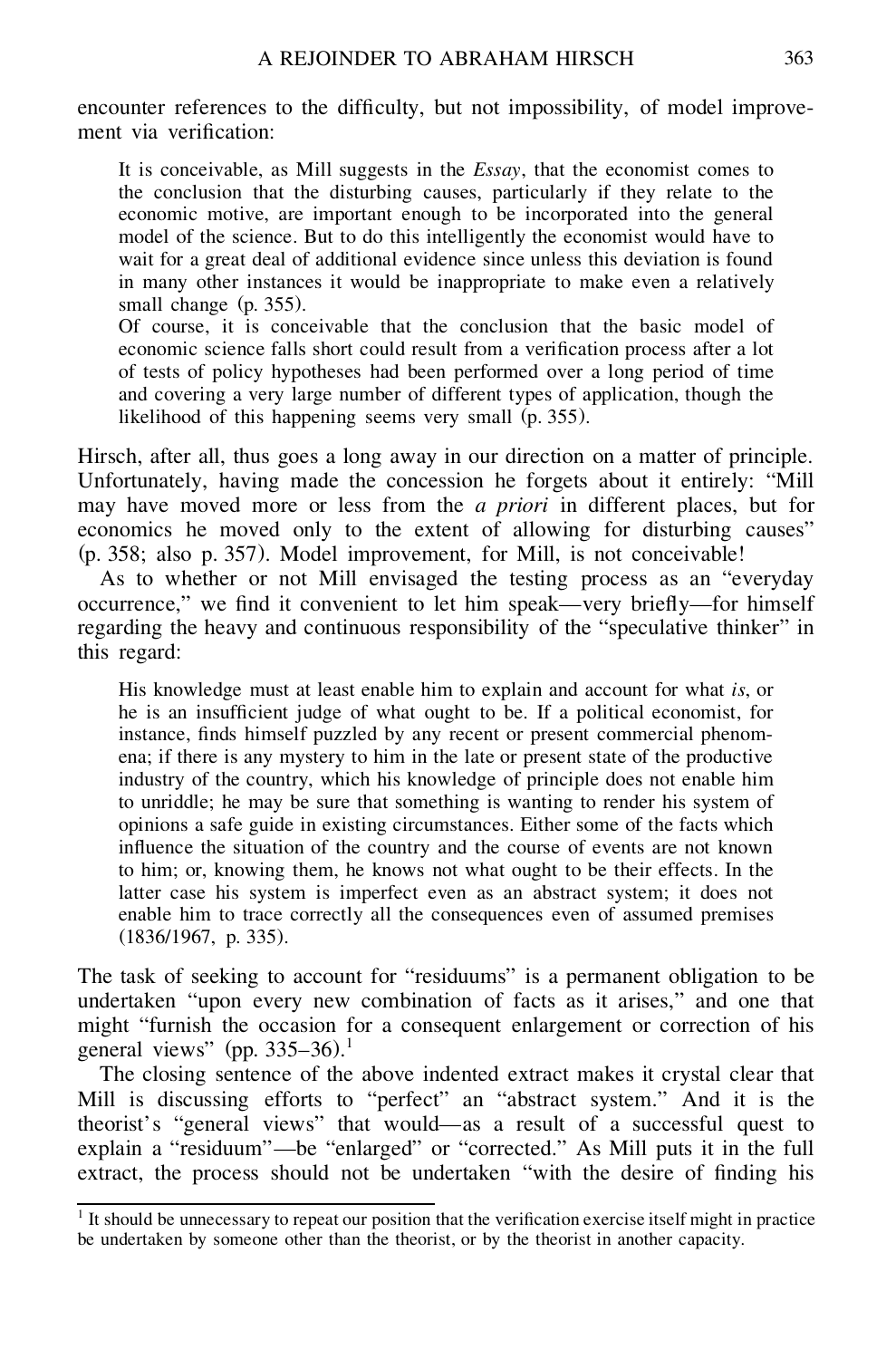[abstract] system complete, but of making it so." These are several of the terms—"enlarged," "corrected," "completed"—Hirsch prefers to pass over (above 351). It is wholly unconvincing to claim, as Hirsch claims, that the context applies *only* to "the testing of hypotheses designed to deal with policy questions" ; it is certainly *not* "evident that Mill is … talking about the application even where [he] talks about 'theory' and 'abstract systems' " (p. 359, also 353–54, albeit that the object of model improvement is largely—though, we shall see, not entirely—to permit sensible policy applications.

The remaining terms on our list—"improvement" and "extension"—are found in the *System of Logic* in that section on "The Verification of the Social Science" alluded to above, with illustrations drawn specifically from *economics*: the effect … of corn laws, or of a prohibitive commercial system generally" (1843/ 1973–74, p. 908). The message conveyed is precisely that of the *Essay*, namely the need for ongoing verification, in economics, to assure a sufficiently perfect theory to enable us to assign their consequences even where "the facts which ought to be taken into account" are "completely known to us"—"a sufficiently perfect theory to enable us to assign their consequences" (p. 910). And the moral regarding the treatment of unexplained residuals is also precisely as in the *Essay*:

To prove (in short) that *our science*, and our knowledge of the particular case, render us competent to predict the future, we must show that they would have enabled us to predict the present and the past. If there be anything which we could not have predicted, this constitutes a residual phenomenon, requiring further study for the purpose of explanation; and we must either search among the circumstances of the particular case until we find one which, on the principles of our existing theory, accounts for the unexplained phenomenon, *or we must turn back, and seek the explanation by an extension and improvement of the theory itself* (emphasis added).

Where in all this is there appeal to "policy?" Mill even affirmed that where theory falls short, we are not "in the present state of our knowledge, fully competent to draw conclusions, *speculative* or practical" (emphasis added). There may be no immediate policy implications at stake at all.

Considering Mill's position regarding theory improvement, his statement with respect to economics that "verification is no part of the business of science at all, but of the application of science,"<sup>2</sup> can only be read in our fashion, namely that verification plays on theory *indirectly* by revealing to the theorist the need to engage in model improvement (1999, p. 381). There is nothing particularly "sophisticated" about this, nor do we "explain [the statement] away" as Hirsch charges (p. 350). It is, we have seen, Mill who uses the term "indirect verification" in the *System of Logic*—and with reference to economics—to describe the process to which we have referred:

Although, however, direct verification is impossible, there is an indirect

 $2$  And similarly the statement that "the method *a posteriori*, or that of specific experience," is of "great value in the moral sciences … not as a means of discovering truth but of verifying it…" (1836/1967, p. 331).